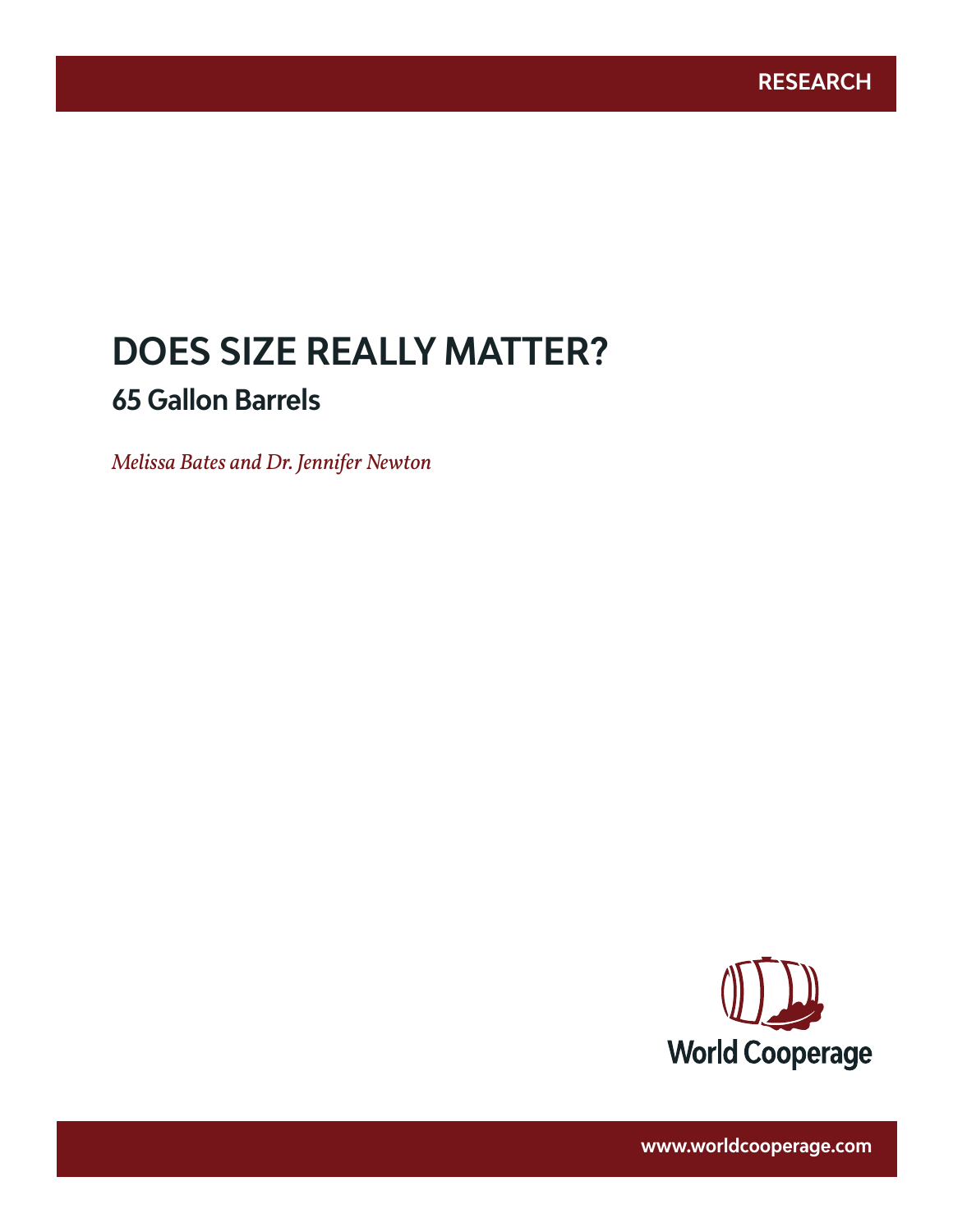# **ABSTRACT**

An investigation into the use of larger barrels was conducted on a plant scale by Sebastiani Vineyards. Over 50 barrels were used. Twenty barrels were the larger 65 gallon barrels and 38 barrels were the standard 59 gallon barrels. The wine was barrel fermented Chardonnay from Russian River Valley and Sonoma County. Sensory analysis on composite samples showed no difference in taste between the wines. The cost savings of larger barrels can be significant if the right infrastructure is in place to handle them.

# **INTRODUCTION**

In 1997 we joined with Golden State Vintners to determine if the slight surface-to-volume ratio increase of a 66 gallon barrel would noticeably affect the flavor in a finished wine. Since 1997, the product's capacity has decreased one gallon to 65 gallons. Before testing the barrels it was thought that the difference in the 7 gallons would not make a significant difference in flavor, but it would contribute to big savings. The standard 59 gallon wine barrel produced by World Cooperage was constructed as normal. The 66 gallon barrel was produced by slightly increasing the bilge size and reducing the chime. The heading size remained the same. The major advantage of the larger barrel was cost. If 1,000 square feet is available to store barrels and two barrels are stored per square foot then storing 66 gallons per barrel compared to 59 gallons would save 47 barrels in total. If 10,000 square feet were available, then 470 barrels would be saved which costs approximately \$8,000 (based on 1997 prices).



However, the tasting results from the 3rd International Barrel Symposium showed a clear preference for the smaller barrel. For French oak, 15% of the panel chose the 66 gallon barrel and 85% chose the 59 gallon barrel. American oak results were similar with 28% preferring the 66 gallon barrel and 62% preferring the 59 gallon. It was felt that the wine from the larger barrels tasted younger, thus it would be a trade off with time and space when choosing larger barrels.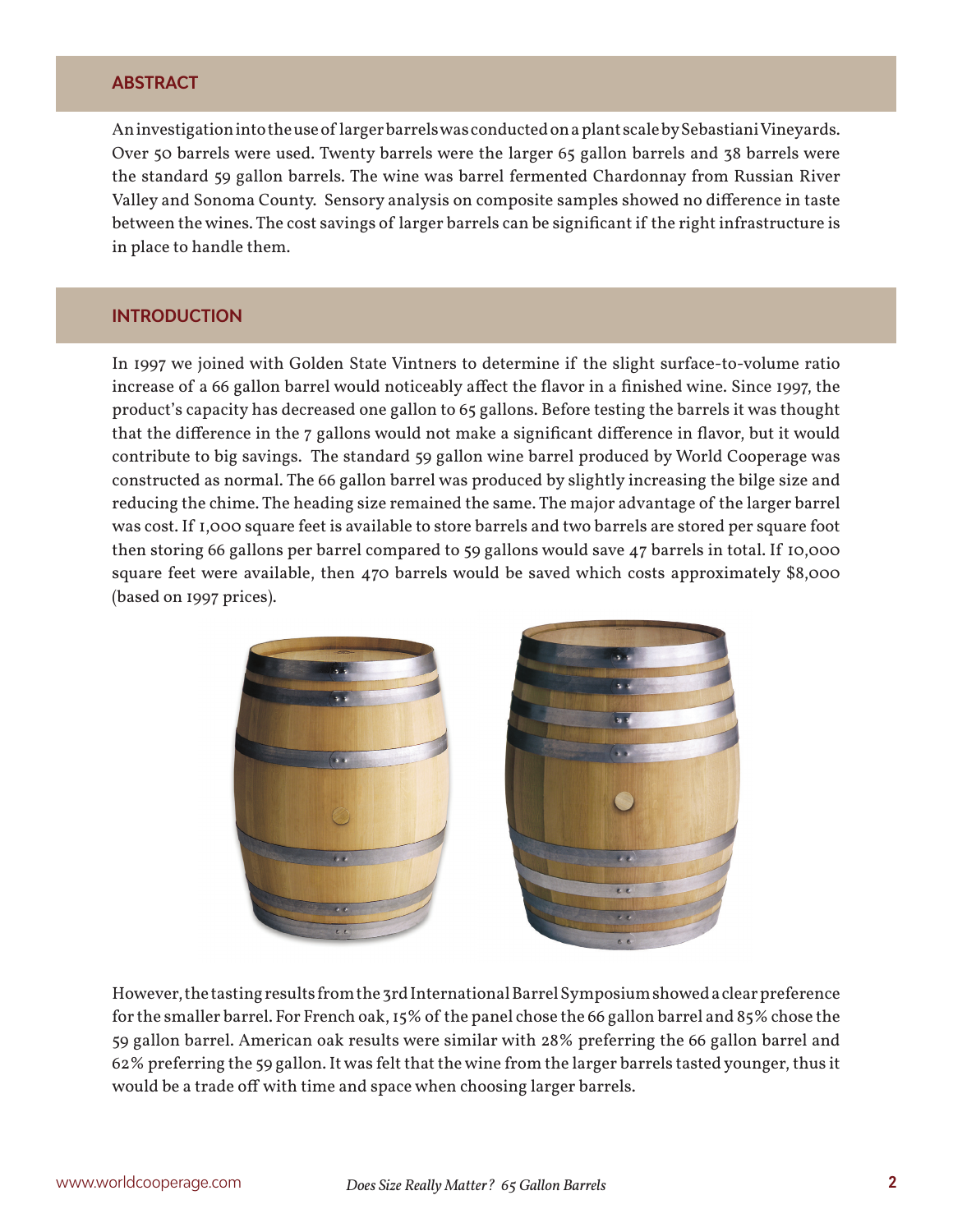We never like to base our decisions on one tasting no matter what size the panel, so Sebastiani Vineyards took on the challenge in 1999 to see if the sensory results were truly accurate.

### **MATERIALS AND METHODS**

1998 Sebastiani Vineyards Chardonnay, Soracco Vineyard (Russian River Valley) and Madrone Ranch (Sonoma Valley), was crushed on October 8, 1998. Prior to fermenting 1 lb/1000 gal bentonite was added for cold settling. The wine was fermented for seven days. The following was added to the racked tank prior to barrel filling: 1.5 lbs/1000 gal Prisse de Mousse (Gist Brocades), 4 lbs/1000 gal diammonium phosphate, and 1 lb/1000 gal Tastone 154 (Red Star yeast nutrient). Malolactic was carried out in barrel and the wine was topped and stirred January 1999. Sulphur dioxide correction and further topping and stirring were completed in February and April 1999.

Barrel lot sizes were 38 barrels for 59 gallon size and 20 barrels for 65 gallon size. All lots were treated and stored under identical conditions. The wine was aged sur lie for 200 days. The wines were tasted in May 1999.

#### **RESULTS**

| <b>Table 1: Harvest data of juice</b> |                     |                |
|---------------------------------------|---------------------|----------------|
| Total acidity 8.5 g/l                 |                     |                |
|                                       | Brix 23.3°B         |                |
| pH 3.4                                |                     |                |
|                                       |                     |                |
| <b>Table 2: Wine analysis</b>         |                     |                |
|                                       | 59 Gallon           | 65 Gallon      |
|                                       | Alcohol 13.68 % v/v | $13.87 %$ V/v  |
| Total acidity 5.35 g/l                |                     | 5.35 g/l       |
| Volatile acidity 0.043 g/100 ml       |                     | 0.038 g/100 ml |
| Free sulfur dioxide 20 ppm            |                     | 21 ppm         |
| Total sulfur dioxide 80 ppm           |                     | 84 ppm         |
| pH 3.6                                |                     | 3.6            |
| Malic (by enzymatic) 20 ppm           |                     | 20 ppm         |

Residual sugar 0.05 % 0.05 %

At the 4th International Barrel Symposium delegates tasted the composite wines. Table 3 gives a summary of the tasting.